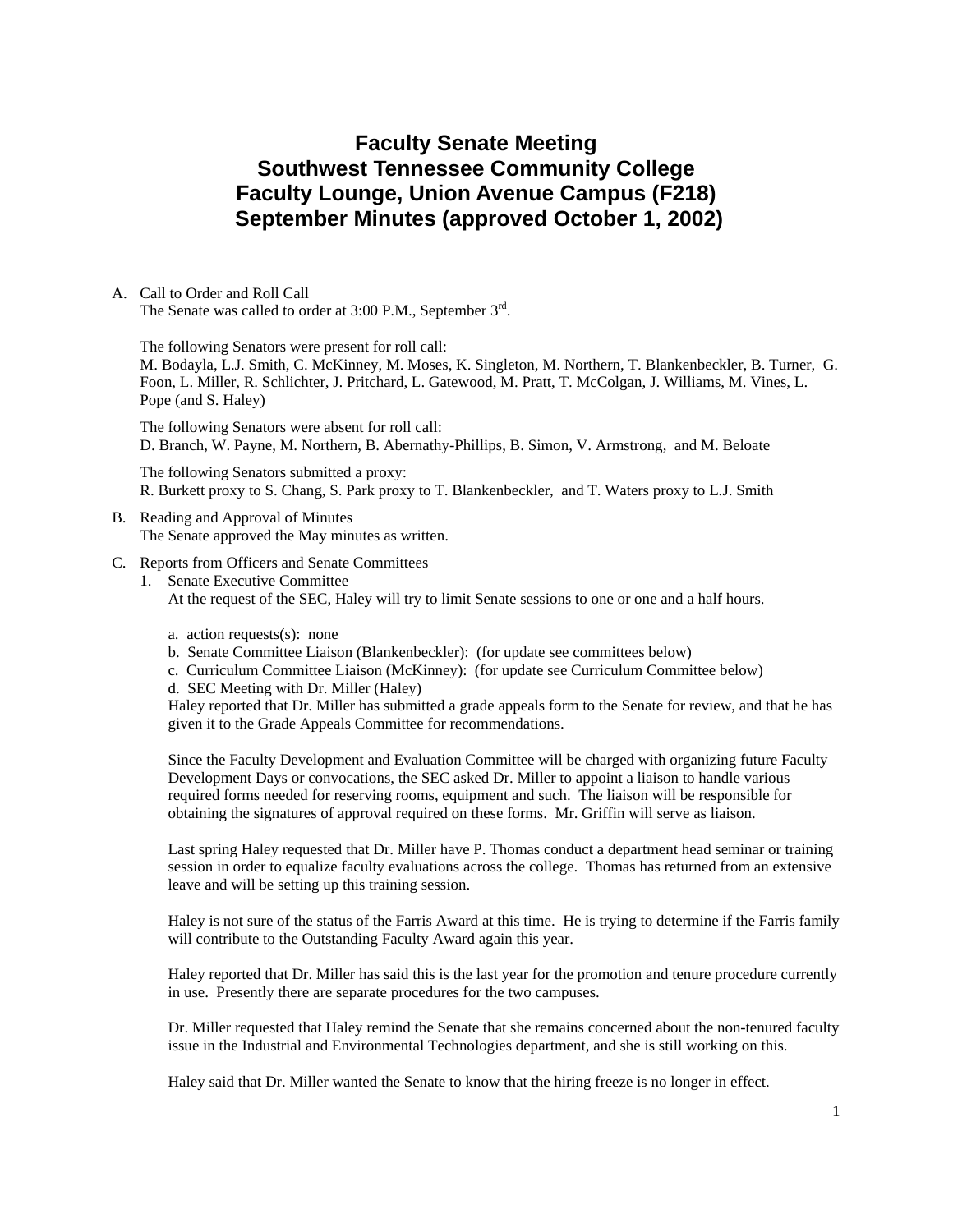Dr. Miller wanted the Senate to know that she is currently in the process of justifying all Southwest 12 month faculty contracts for TBR.

The SEC discussed the issue of Faculty Development Day with Dr. Miller. She said that in the future there would only be two days. This semester three days were devoted to convocation, the last being "Faculty Development Day."

Haley reported that Dr. Miller has agreed to the formation of an ad hoc Budget (Fiscal) Oversight Committee which will examine college budgets in order to find money to fund the salary equity study. L.J. Smith moved that "the Senate create a committee to explore the possibility of funds for the salary equity that is already in place." The motion passed unopposed. Haley asked the Senators to return to their departments and ask for volunteers to serve on this committee. Turner and Haley said that both department chairs or ex-department chairs (who still qualify as teaching faculty) should be on this committee.

Haley said that D. Johnson has assured him that clocks will be repaired this year.

Haley once more brought up the issue of committee attendance. He observed that on Faculty Development Day the Senate committees were supposed to meet in the afternoon. However, very few faculty showed up for them. A lengthy discussion about accountability and non-accountability followed this observation. The discussion ended with further discussion about the administrative evaluation. Haley hoped that the Faculty Welfare Committee would submit some recommendations for the administrative evaluation soon.

2. Academic Matters Committee

Blankenbeckler said that Van Dyke distributed copies of policies that affect the committee. These will be reviewed and discussed at the next Academic Matters Committee meeting.

3. Grade Appeals Committee

a. Status of Current Grade Appeal(s):

Blankenbeckler reported that the Grade Appeals Committee received a grade appeal on June  $5<sup>th</sup>$ , the appeal was heard on June 11<sup>th</sup>, and recommendations have been sent to Dr. Miller.

Also, he reported that the committee received a memo from the Deans dated January  $14<sup>th</sup>$  which contains a number of recommendations for the committee to review. Blankenbeckler did not have a copy of the memo and was unsure about the recommendations.

Haley reported that he has received a draft of a grade appeals form from Dr. Miller, and he has given it to the committee for recommendations. The committee will review the form and provide recommendations to Dr. Miller.

- 4. Faculty Handbook Committee
	- a. Revisions Submitted in August:

Haley thanked Reid for his help in completing the Faculty Handbook. However, there was some confusion on this matter. Singleton thought that the committee was still working on a draft, but Haley said that the committee had made suggested revisions, and the work on it is finished. He said that the handbook has been given to the administration for delivery to SACS, and it should be posted on the faculty web site within the month.

5. Faculty Development and Evaluation Committee a. Minigrant Selections: update This issue was not discussed at the September meeting.

#### b. Status of Faculty Evaluation:

In April the Faculty Development and Evaluation Committee asked the departments to determine minimum and maximum role weights for five roles: teaching, advising, service, scholarly and professional activities,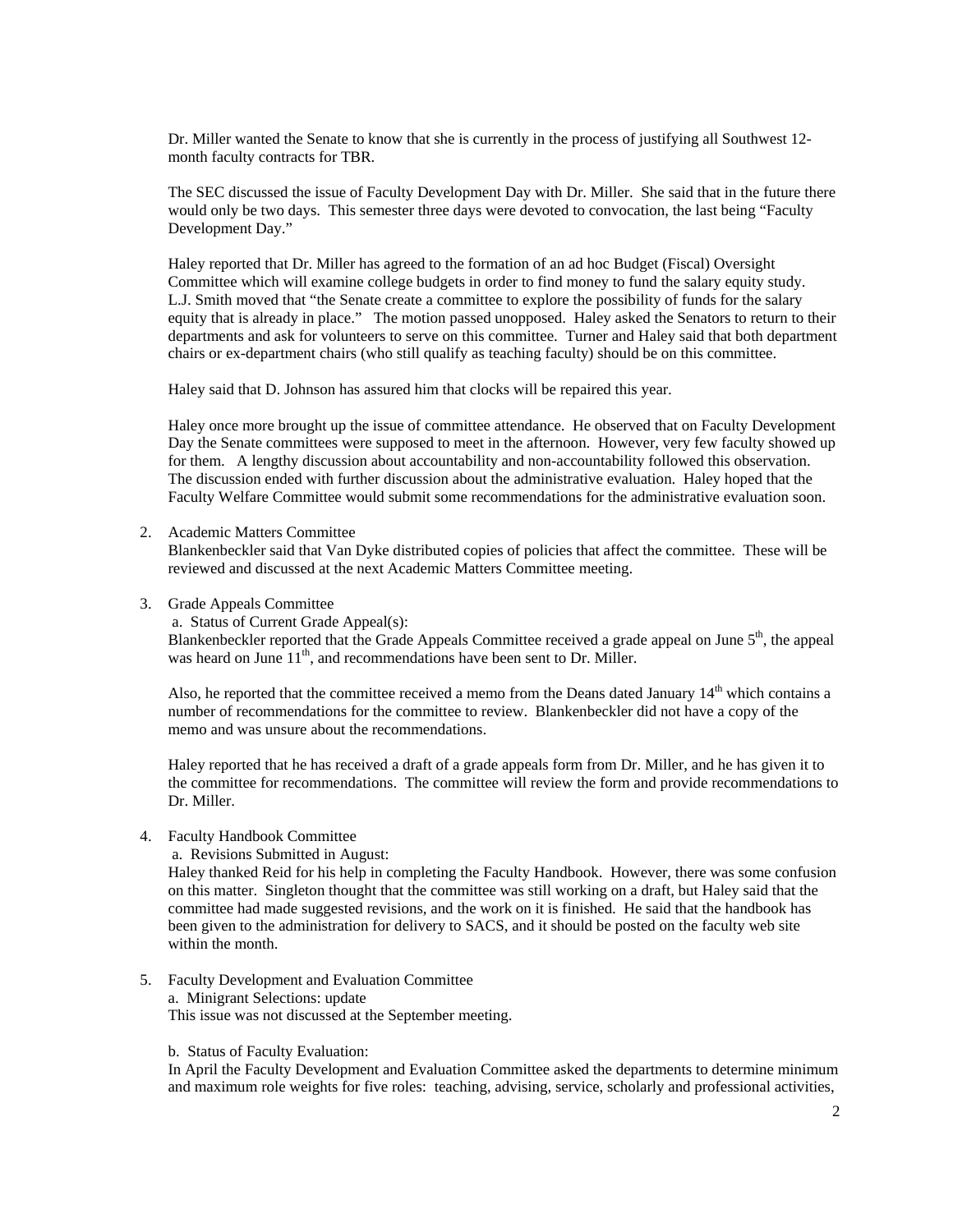and administrative duties. Of these, percentage values were then assigned to four role components under teaching. These components include instructional delivery, instructional design, content expertise, and course management.

Blankenbeckler said that on Faculty Development Day the departments were asked to establish sources and source weights for the four role components under "Teaching." These sources include student, peer, and department head evaluations for instructional delivery, instructional design, content expertise, and course management. The committee provided "matrix tables" to assist the departments in making these determinations.

He said that departments have been instructed to complete the "Source Identification Matrix for Teaching" and the "Completed Source Impact Matrix for Teaching" and return them to the committee.

When questioned by Haley, Blankenbeckler said that the committee should complete its work on this evaluation this semester and have a "trial run" with it in the spring. He said that the committee will probably call for volunteers to use the evaluation this spring, but he was not certain how this was to be done.

Haley was concerned that many faculty are not saying anything about the evaluation now, but will object once the evaluation has been completed and in use. During further discussion, Pritchard strongly objected to this method of evaluation calling it ridiculous, wrong and fallacious. Singleton suggested that we take up this issue in the departments and include faculty feedback when the source tasks (Source Identification Matrix and Source Impact Matrix) are returned to the committee. Bodayla said that one is reduced to a number, and she objected to this end result saying that it fails to give her the information that she needs for improvement, and that it is meaningless. She also said that the proposed evaluation appears to be punitive in nature rather than for improvement. Pratt, as a member of the committee, said that the evaluation is in an experimental stage and can be revised. Schlichter observed that many faculty have concerns about the "tools" that will be developed for the evaluation. He said that much work remains to have this evaluation ready even for a trial run in the spring, and if the tools are inadequate, he asked how things would be changed over the summer in time for fall of 2003. Turner said that Shelby State tried this type of evaluation and the problem was the lack of categories to explain the significance of the final number. Haley suggested that we look into the Shelby State evaluation and identify problems with that system. L.J. Smith said that we need research to back up any objections to this kind of evaluation. Blankenbeckler said that we should be prepared to provide an alternative evaluation tool. This latter suggestion provoked further strong discussion, particularly from Pritchard. Haley terminated this discussing requesting that Senators return to their departments and discuss the evaluation. He asked Senators to identify faculty concerns for discussion at the next Senate meeting.

- 6. Faculty Welfare Committee
	- a. Administrative Evaluation:

Blankenbeckler had no update on the status of the administrative evaluation.

He said that at the last meeting, the Faculty Welfare Committee discussed faculty morale, parking issues, and the use of car window stickers for advertisement.

7. (ad hoc) Senate Scholarship Committee: no business (see D. 2.)

## 8. Election Committee: no business The Election Committee will be appointed from among the first-year Senators for the divisional elections in the spring.

The following are College Standing Committees with specific Senate Relationships:

```
9. Curriculum Committee
```
McKinney reported that at the May retreat the committee approved a new Technical Certificate in Home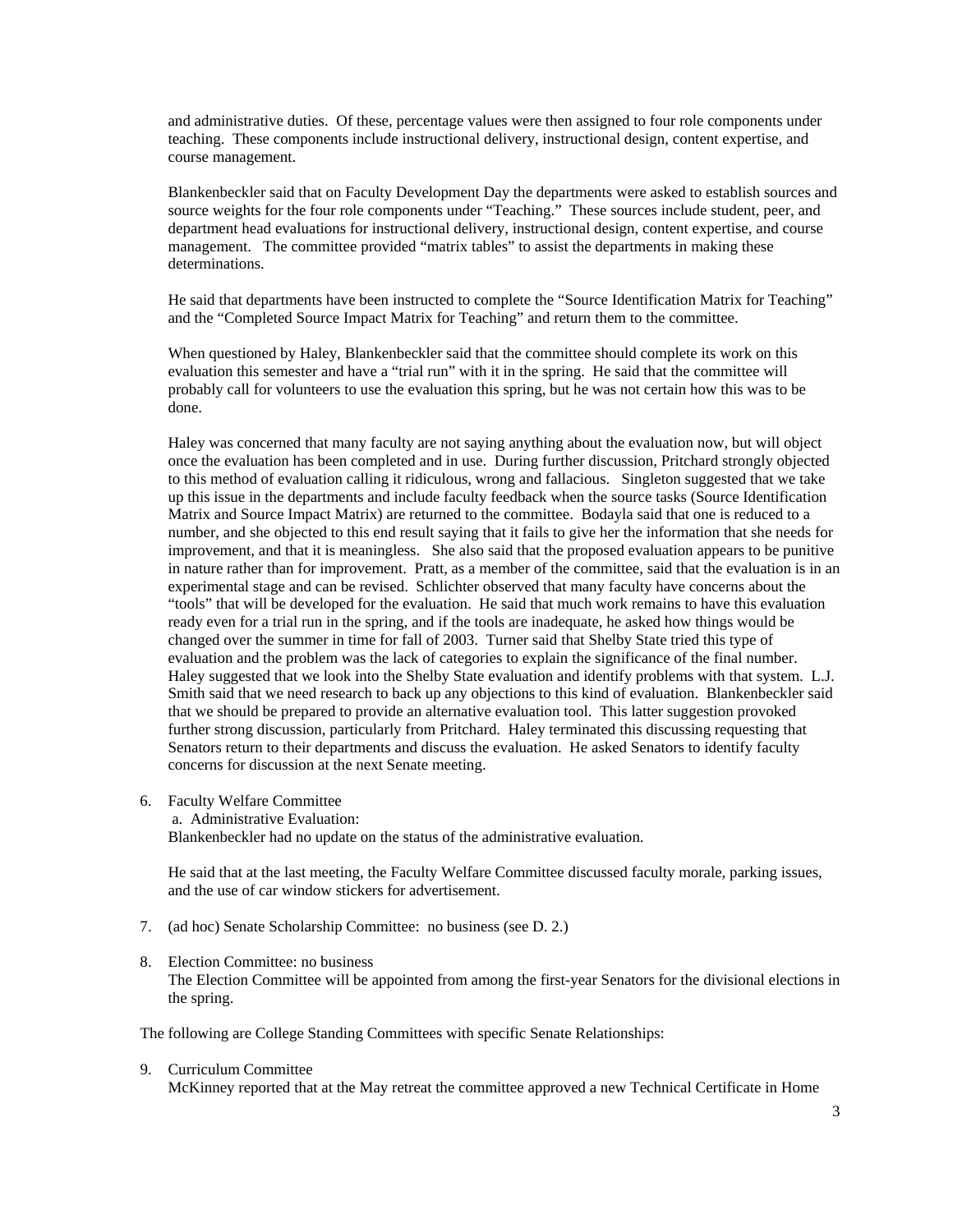Management. The education department will administer this program.

The committee will meet the second Thursday of each month, and most of these sessions will be held at the Macon Cove Campus.

He said that at a called meeting last week, the Curriculum Committee reviewed its new handbook. Because there were many revisions made, the committee will conduct an orientation in October on both campuses. This orientation will be especially important for deans, chairs, and program coordinators. The intent is to reduce the number of submissions that are returned to departments because something is missing or incomplete. The committee has emailed information to the faculty.

He said that Dean Toole has requested the termination of about 70 courses in her division because they do not fit in the academic curriculum (according to SACS). These will be transferred to continuing education. Chairs have already signed off on these changes.

McKinney said that Mr. Griffin reviewed (mostly minor) additions/changes/deletions that he had made in the Policy and Procedures Manual in order to satisfy SACS guidelines. These changes, which were approved by the committee, were in the following areas: Master Inventory of Courses, Process and Guidelines for Submitting Curriculum for Inclusion in the STCC Course Inventory, Continuing Education Units, Course Syllabus, and Curriculum Review and Development.

In concluding his report, he invited Senators to visit the Curriculum Committee web site for more information about committee activities.

- 10. Promotion and Tenure Committee: no business
- 11. Readmission Appeals Committee: no report
- D. Unfinished Business
	- 1. Faculty Senate Priorities for 2002 2003: posted at Senate Sharepoint Web Site Haley will keep the faculty updated on the priorities on the Senate web site. He asked the Senators to remind the faculty about the web site, and that it is an active site.
	- 2. Information about Senate Scholarship Committee

L.J. Smith reported that she discussed the student scholarships at her workshop on Faculty Development Day and at that time, distributed guidelines about each one. The three Senate scholarships for students are the Department Scholarship, the John L. Thornton Memorial Scholarship, and the Dempsie B. Morrison Memorial Scholarship. She said that the Senate must determine the amount of money currently available for these scholarships, and she called for Senators to contribute to the scholarship fund. L.J. Smith said that although the Scholarship Committee will select recipients during the spring semester, the Scholarship Committee should be in place before then.

3. Parking Issues

Haley said that the administration recently disallowed parking in the entire Union Avenue Allied Health Parking lot. He reported that the Senate has reached a compromise, and that some parking in this area will resume. There will be one row of parking facing the Allied Health Building. Parking lot signs to that effect have been ordered.

Regarding the Macon Cove Campus, the SEC discussed on-going parking problems with Dr. Miller in the meeting with her during Faculty Development Day. At her suggestion, the SEC drafted the following memo to senior staff: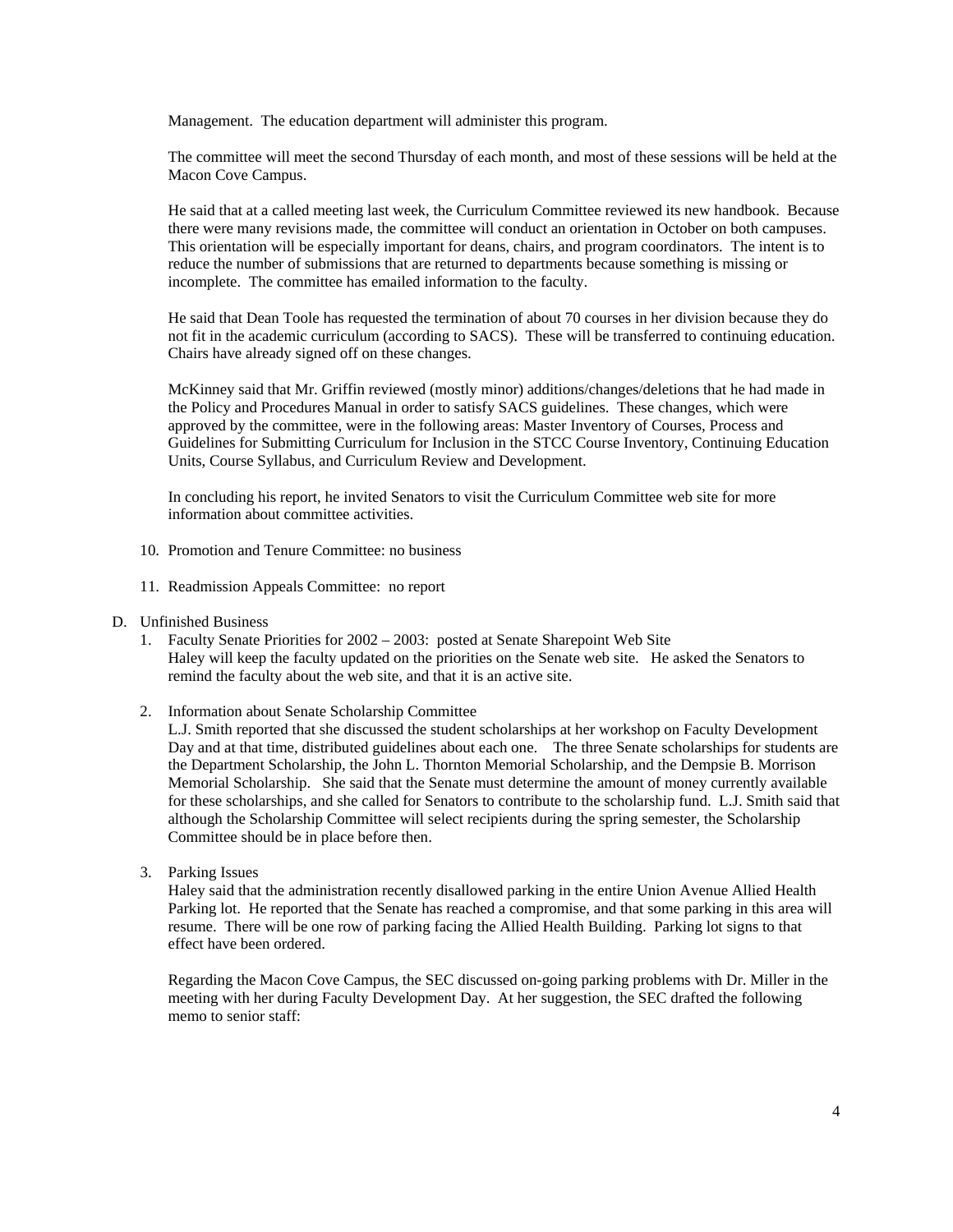As you are aware, students are allowed to park in the employee designated parking lots in the evenings at both the Macon Cove and Union Avenue Campuses. While student use of the Parrish lot in the evenings does not seem to be a problem at the Union Avenue Campus, the situation at Macon Cove is somewhat different because of the larger number of full-time and adjunct instructors teaching at these times. To alleviate the problem, the SEC requests that the Senior Staff consider re-designating some or all of four lots as "employee only" parking spaces throughout the day. These lots are located adjacent to Whitehead, Fulton, Thornton, and Butler. Also, should these lots be re-designated, the SEC requests that security personnel patrol them to ensure that the spaces are available to Southwest employees.

We make these requests because throughout last year the SEC received faculty complaints about the lack of available employee parking in these four specific lots during the evening hours. The signs currently posted at these locations allow facultystaff parking from 7 a.m. to 4:30 p.m., but by early evening these lots are full of student vehicles. Close-in parking spaces are often not available to employees, particularly adjuncts.

Thank you in advance for your consideration of this issue.

Dr. Miller agreed to support these recommendations when she presents this memo to the senior staff. Senator L. Miller said that some administrators feel that faculty are petty and "nit picking" about parking, and don't show enough concern for academics. This generated further discussion, particularly when Schlichter also said there were about a half a dozen vehicles which are not supposed to be ticketed no matter where they park.

3. "Reduction in Force" Committee (Haley)

Haley said that "Reduction in Force" Committee met once in May and is not likely to meet again since the legislature passed a budget. At the time the committee met, there was an agreement that any reduction in force would not include full-time faculty. Most of the reductions would have involved temporary staff and probably some temporary faculty.

- E. New Business
	- 1. Revisions in Senate Constitution and Bylaws (L.J. Smith)

L.J. Smith said that she discussed this matter on Faculty Development Day, and she called for recommendations at that time and again in the Senate. She is currently compiling recommendations for both the Senate Constitution and Bylaws and will present suggested changes at the next meeting. To make changes in the Bylaws, she directed Senate attention to Article IV of the Bylaws which states the following:

#### ARTICLE IV **Amendment Procedures**

A. Initiation

The Bylaws may be altered by an initiatory procedure begun in either of the following ways:

- 1. By a petition signed by fifteen (15) full-time faculty members.
- 2. Through a proposal supported by one-third (1/3) of the Faculty Senate members.
- B. Ratification

Any amendments shall be adopted and ratified by a majority of the Faculty Senate members present in an official Senate meeting to be held no sooner than one week after the initiatory procedure has been completed.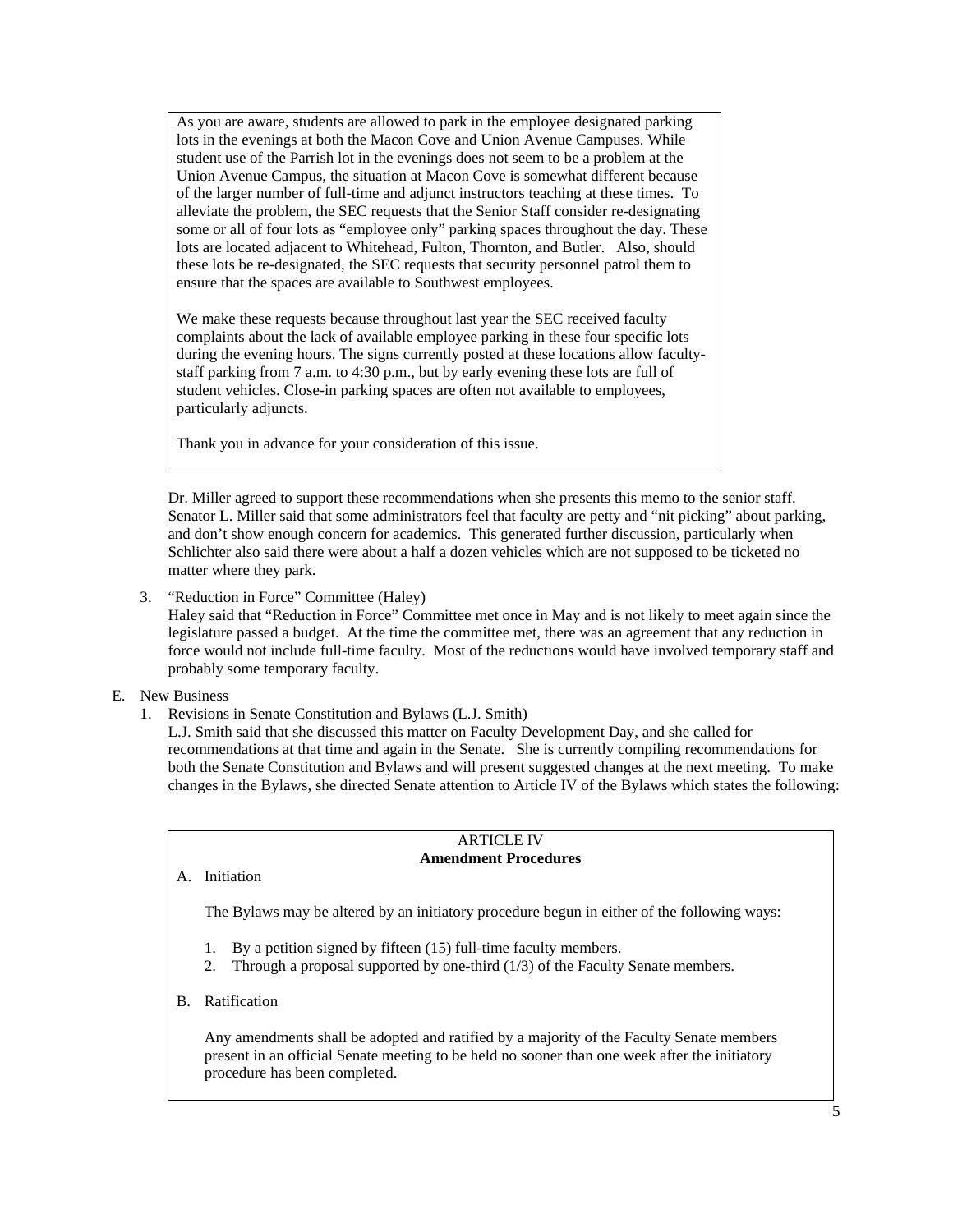In order to change the Constitution, she referred to Article XIV in the Constitution which states the following:

#### ARTICLE XIV Amendments

In order for the Constitution to be amended, a proposal signed by fifteen (15) full-time members of the Faculty must be submitted to the Senate. If a majority of the Senate approves, the proposal will be circulated to the membership of the Faculty for a vote. The proposal must be approved by two-thirds of the Faculty voting with final concurrence by the President of the College.

3. Department Nominations for Promotion and Tenure Haley asked Williams to notify department chairs that names of tenured faculty are needed for the Promotion Tenure pool. Each department will submit one name. One department, Industrial and Environmental Technologies, has no tenured faculty and may select a representative from a related department in that division. At the October meeting Haley will select names from this pool as Senate recommendations for the Promotion Tenure Committee. This is in compliance with Article XIII of the

Constitution which states the following:

**Promotion and Tenure Committee**: This committee shall consist of seven tenured faculty members. The Faculty Senate's role in the determination of the composition of the committee is as follows: Each academic department will submit to the President of the Faculty Senate the name of a tenured faculty member to serve in the pool for the selection of the seven member committee. This person must hold tenure at the College, should be elected by the department and cannot be a candidate nor related to a candidate for promotion and/or tenure during that year. No department head or division dean is eligible for membership on this committee. At a regular session of the Faculty Senate, the President of the Faculty Senate will determine by random selection from the pool submitted by the departments, the names of seven voting members and three alternates to serve as the Promotion and Tenure Committee. Each of the academic divisions will have a minimum of one representative and one alternate. The pool of names will, therefore, be divided into three categories with each consisting of the names of its departmental representatives. The President of the Faculty Senate will first draw one name from each category to insure there is one representative per academic division. Second, one drawing from each category will determine the alternates selected. Finally, the President will draw four additional names from the remainder to complete the committee of seven voting members. The President of the Senate will submit the names to the Provost for certification and notification of the membership of the Promotion and Tenure Committee. It is understood that the Senate may recommend candidates for membership by random selection in a drawing with the provision that the President of the College selects from the Faculty to achieve balance. Immediate notification of change in the composition of the Committee should be given to the Senate in writing.

- 4. List of Faculty for Connectrics Senate Voting Program Haley reported that Dr. Miller has agreed to provide the Senate with a complete list of faculty/email addresses by department for use with the voting program the Senate purchased last year.
- 5. Other New Business The Senate reaffirmed that Senate meetings will continue to be held on the 1<sup>st</sup> Tuesday of each month.

In response to Pope's question about the new "Change of Grade " form which requires four signatures, Haley said that the SEC has discussed this with Dr. Miller, and she agreed that for routine grade changes the number of signatures required is unnecessary. Haley assured Pope that the SEC would monitor this closely.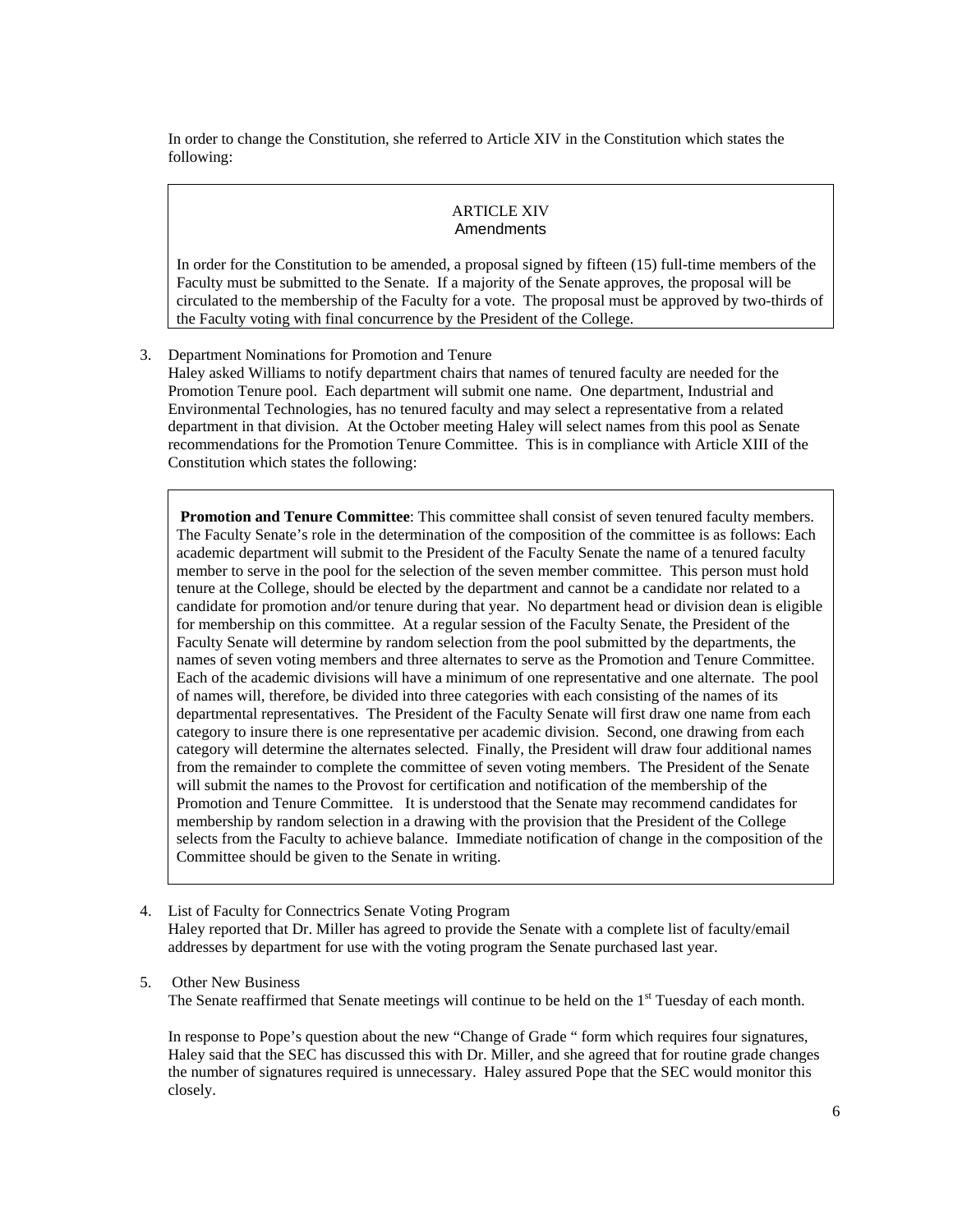Turner suggested that Haley contact N. Robins for possible information or data about the faculty evaluation that was developed and used at Shelby State during Dr. Bowyer's interim term. This old Shelby State evaluation is very similar to the one currently being developed by the Faculty Development and Evaluation Committee.

Haley asked what the Senate could do to encourage "oneness" across the campuses. Since this is one of the Senate's priorities, he was at a loss as to how to accomplish this. Most felt there has been considerable progress, and that time would take care of it.

#### F. Adjournment

The Senate moved to adjourn at 4:00 P.M. The next Senate meeting will be October 1<sup>st</sup> in the Hospitality Room at the Macon Cove Campus.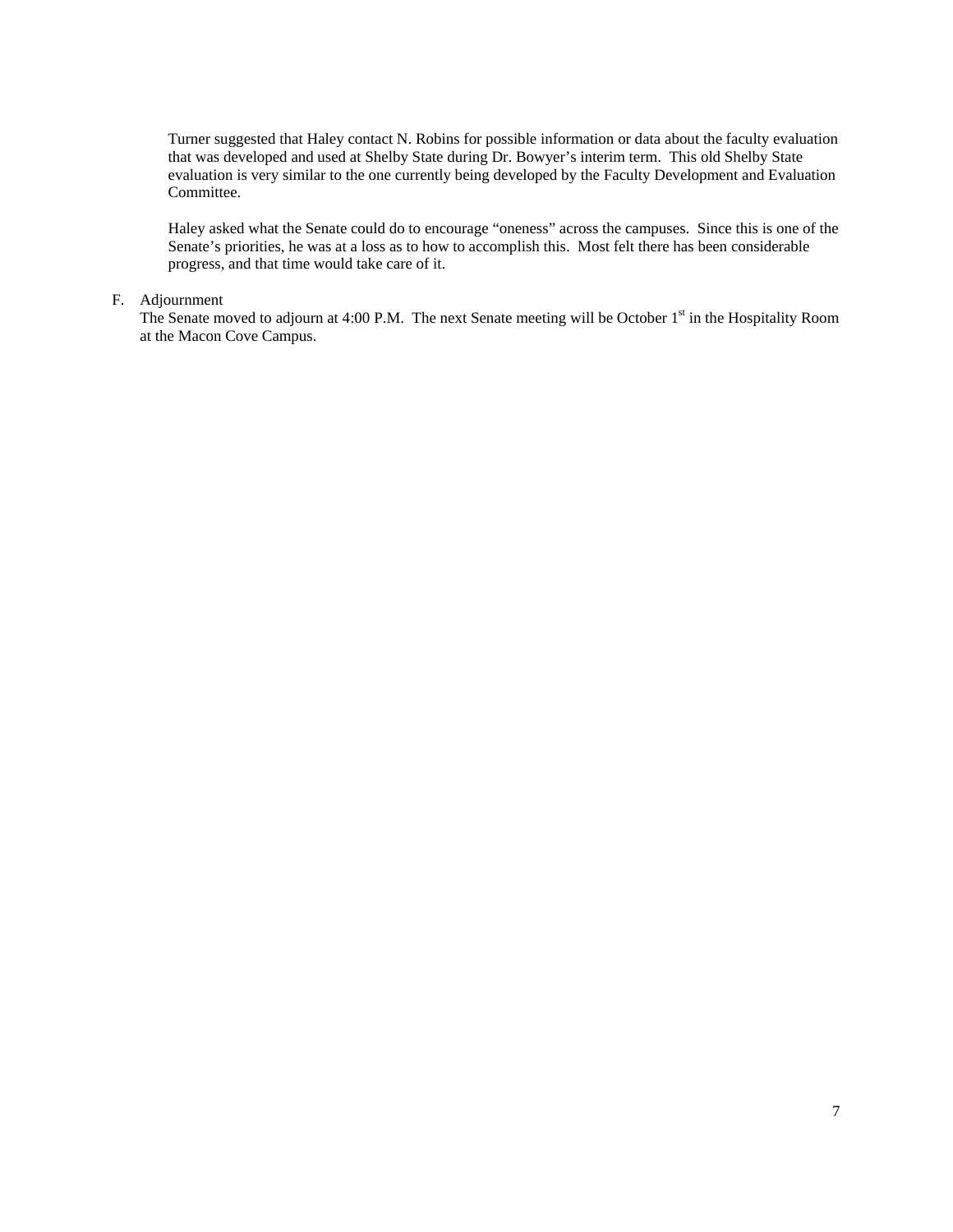## STCC Senators and Senate Committees

## October Roll Sheet

#### **2002-2003 Senate**

|  | President: Steve Haley | shalev | 5635 |
|--|------------------------|--------|------|
|--|------------------------|--------|------|

## **Division Senators of Liberal Studies and Education - Five Seats.** Roll

(Developmental Studies, Education, Fine Arts/Language and Literature, Social and Behavioral Science/Criminal Justice)

| Mary Ann Bodayla (1yr)          | mbodayla  | Social Behav. Sci./Crim. Just. | 5197 |  |
|---------------------------------|-----------|--------------------------------|------|--|
| Doug Branch (1yr)               | dbranch   | Fine Arts/Lang. and Lit.       | 4483 |  |
| Lilliette Smith $(1yr)$         | lismith   | Social Behav. Sci./Crim. Just. | 4125 |  |
| $Clark$ McKinney $(2\gamma rs)$ | cmckinney | Social Behav. Sci./Crim. Just. | 4574 |  |
| Mark Moses (2yrs)               | mmoses    | Developmental Studies          | 4434 |  |

#### **Division Senators of Business, Career Studies and Technology - Five Seats.**

(Accountacy/Office Adm./Career Studies, Business Adm. and Paralegal Studies, Information Tech/Graphic Arts/Geog. Info. Sys., Engineering Tech., Industrial and Environ. Tech.)

| Patsy Fancher (1yr)              | pfancher          | Information Tech., Graph. Arts. | 4141 |  |
|----------------------------------|-------------------|---------------------------------|------|--|
| Kathy Singleton (1yr)            | ksingleton        | Information Tech., Graph. Arts  | 4415 |  |
| Mike Northern $(1yr)$            | mnorthern         | Engineering Tech.               | 4286 |  |
| Bettie Abernathy-Phillips (2yrs) | <b>baphillips</b> | Business Adm. & Paralegal Stu   | 4691 |  |
| Todd Blankenbeckler (2yrs)       | tblankenbeck      | Information Tech., Graph. Arts  | 4677 |  |

#### **Division Senators of Math, Natural Sciences, & Health Sciences - Four Seats.**

(Nursing, Mathematics, Natural Sciences, Allied Health)

| Bill Turner $(1yr)$ | wturner  | <b>Mathematics</b>      | 6023 |  |
|---------------------|----------|-------------------------|------|--|
| Ray Burkett (1yr)   | rburkett | Natural Sciences        | 5225 |  |
| Gerald Foon (2yrs)  | gfoon    | Allied Health           | 5412 |  |
| Lynda Miller (2yrs) | lmiller  | <b>Natural Sciences</b> | 4447 |  |

# **Departments by Division:**

**Division: Business, Career Studies & Tech. Departments:** 

- **a. Accountancy, Office Admin. & Career Studies**
- **b. Administration & Paralegal Studies**
- **c. Info. Tech. & Graphic Arts Tech.**
- **d. Engineering Technologies**

```
e. Indus & Environ Technologies
```

| Sheridan Park (1yr)   | spark       | Accountancy/ Office Adm.        | 4682 |  |
|-----------------------|-------------|---------------------------------|------|--|
| Twyla Waters (1yr)    | twaters     | Business Adm. and Paralegal St. | 4596 |  |
| Roger Schlichter(2yr) | rschlichter | Information Tech./Graphic Arts  | 4144 |  |
| Bill Simon (1yr)      | wsimon      | Engineering Tech.               | 4163 |  |
| Vicki Armstrong (1yr) | varmstrong  | Industrial and Environ. Tech.   | 4293 |  |

## **Division: Liberal Studies & Education Departments:**

**a. Developmental Studies** 

- **b. Fine Arts, Languages, and Literature**
- **c. Education**